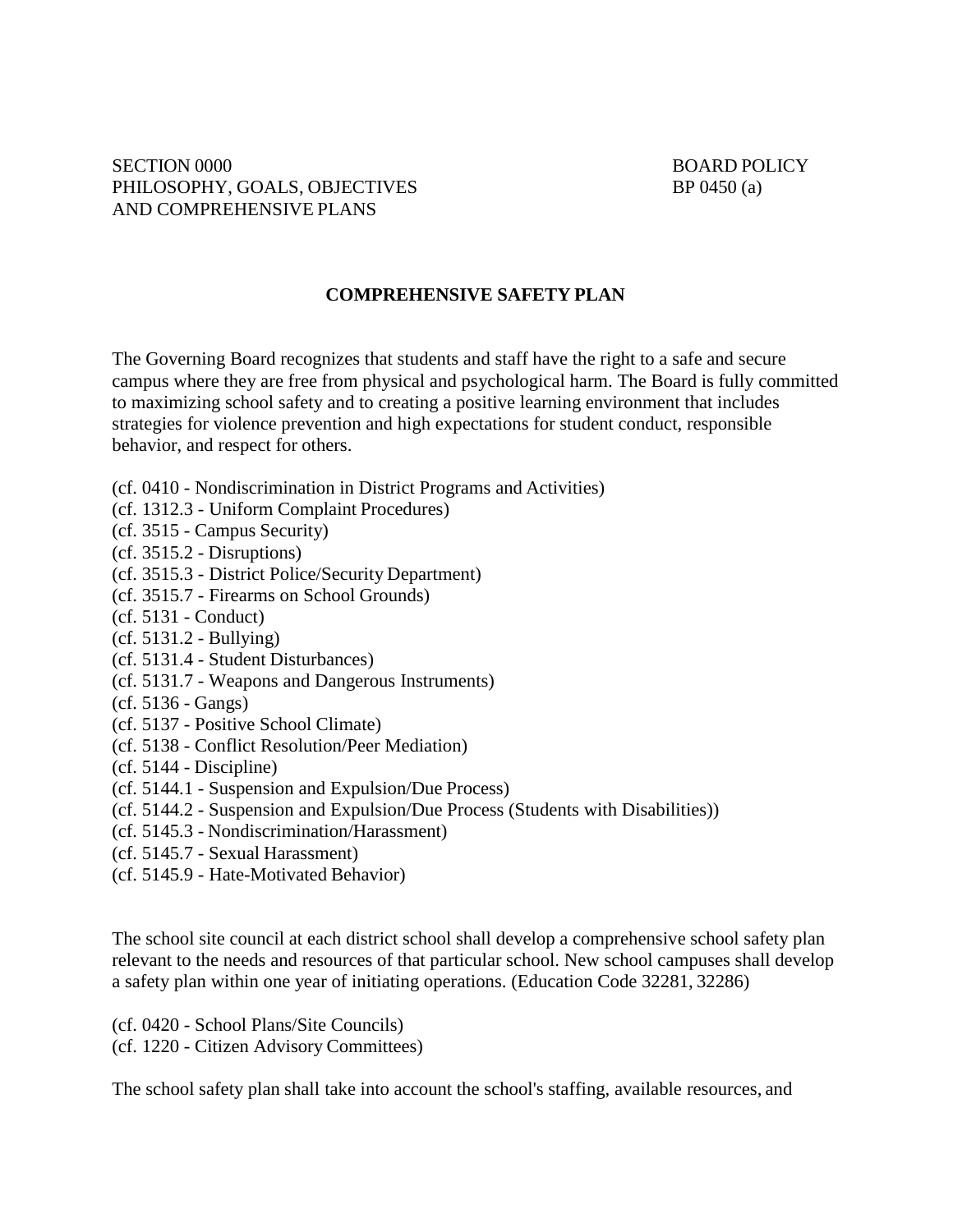## COMPREHENSIVE SAFETY PLAN BP 0450 (a) CONT. Page 2

building design, as well as other factors unique to the site.

The comprehensive safety plan(s) shall be reviewed and updated by March 1 of each year and forwarded to the Board for approval. (Education Code 32286, 32288)

The Board shall review the comprehensive safety plan(s) in order to ensure compliance with state law, Board policy, and administrative regulation and shall approve the plan(s) at a regularly scheduled meeting.

(cf. 0500 - Accountability) (cf. 9320 - Meetings and Notices)

By October 15 of each year, the Superintendent or designee shall notify the California Department of Education of any schools that have not complied with the requirements of Education Code 32281. (Education Code 32288)

Tactical Response Plan

Notwithstanding the process described above, any portion of a comprehensive safety plan that includes tactical responses to criminal incidents that may result in death or serious bodily injury at the school site, including steps to be taken to safeguard students and staff, secure the affected school premises, and apprehend the criminal perpetrator(s), shall be developed by district administrators in accordance with Education Code 32281. In developing such strategies, district administrators shall consult with law enforcement officials and with a representative of an employee bargaining unit, if he/she chooses to participate.

When reviewing the tactical response plan, the Board may meet in closed session to confer with law enforcement officials, provided that any vote to approve the tactical response plan is announced in open session following the closed session. (Education Code 32281)

(cf. 4119.23/4219.23/4319.23 - Unauthorized Release of Confidential/Privileged Information) (cf. 9011 - Disclosure of Confidential/Privileged Information) (cf. 9321 - Closed Session Purposes and Agendas) (cf. 9321.1 - Closed Session Actions and Reports)

Public Access to Safety Plan(s)

The Superintendent or designee shall ensure that an updated file of all safety-related plans and materials is readily available for inspection by the public. (Education Code 32282)

(cf. 1340 - Access to District Records)

However, those portions of the comprehensive safety plan that include tactical responses to criminal incidents shall not be publicly disclosed.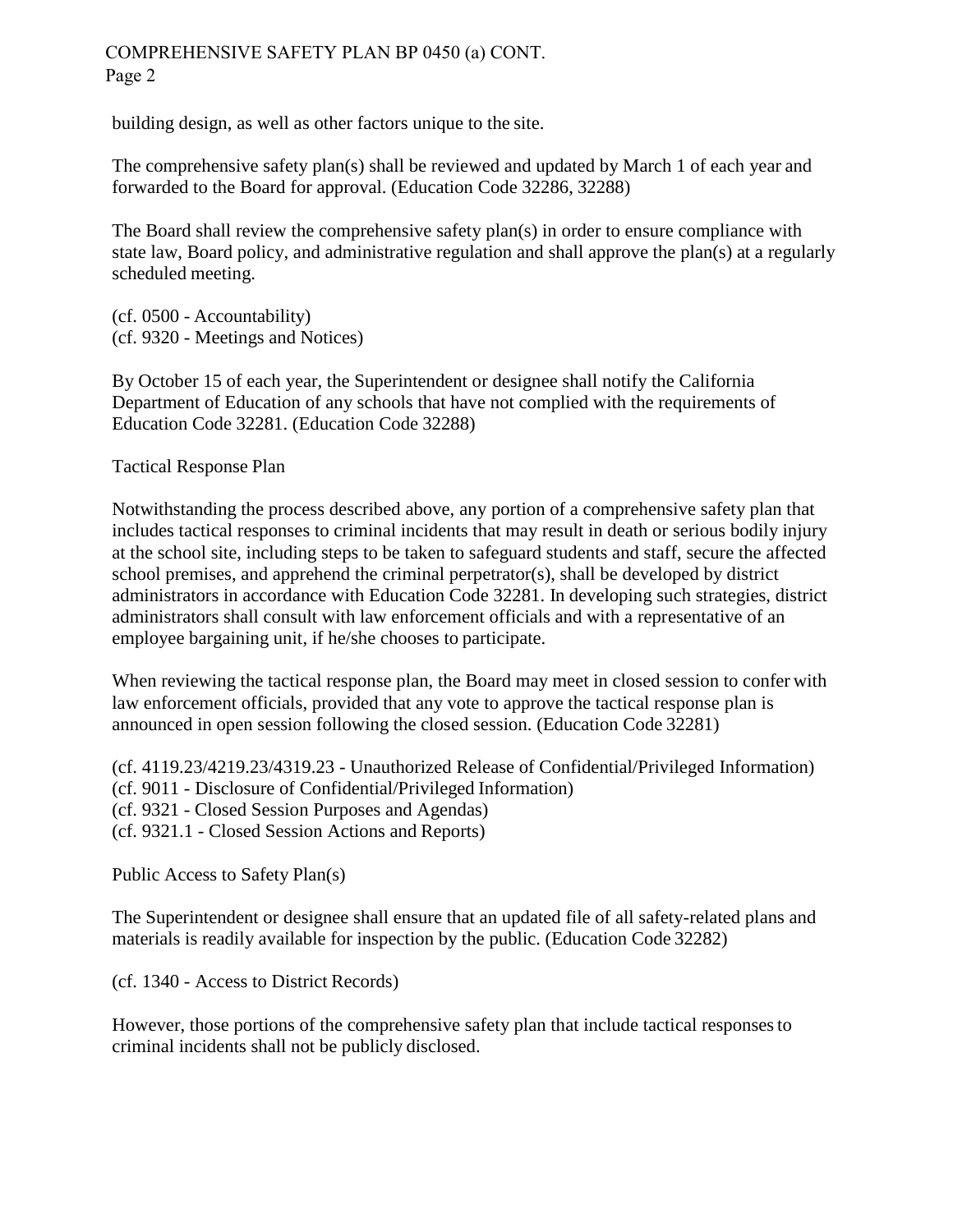## COMPREHENSIVE SAFETY PLAN BP 0450 (a) CONT. Page 3

Legal Reference: EDUCATION CODE 200-262.4 Prohibition of discrimination 32260-32262 Interagency School Safety Demonstration Act of 1985 32270 School safety cadre 32280-32289 School safety plans 32290 Safety devices 35147 School site councils and advisory committees 35183 School dress code; uniforms 35291 Rules 35291.5 School-adopted discipline rules 35294.10-35294.15 School Safety and Violence Prevention Act 48900-48927 Suspension and expulsion 48950 Speech and other communication 49079 Notification to teacher; student act constituting grounds for suspension or expulsion 67381 Violent crime PENAL CODE 422.55 Definition of hate crime 626.8 Disruptions 11164-11174.3 Child Abuse and Neglect Reporting Act CALIFORNIA CONSTITUTION Article 1, Section 28(c) Right to Safe Schools CODE OF REGULATIONS, TITLE 5 11987-11987.7 School Community Violence Prevention Program requirements 11992-11993 Definition, persistently dangerous schools UNITED STATES CODE, TITLE 20 7111-7122 Student Support and Academic Enrichment Grants 7912 Transfers from persistently dangerous schools UNITED STATES CODE, TITLE 42 12101-12213 Americans with Disabilities Act Management Resources: CSBA PUBLICATIONS Updated Legal Guidance: Protecting Transgender and Gender Nonconforming Students Against Sex Discrimination, July 2016 Safe Schools: Strategies for Governing Boards to Ensure Student Success, October 2011 Community Schools: Partnerships Supporting Students, Families and Communities, Policy Brief, October 2010 Cyberbullying: Policy Considerations for Boards, Policy Brief, July 2010 Providing a Safe, Nondiscriminatory School Environment for Transgender and Gender-Nonconforming Students, Policy Brief, February 2014 CALIFORNIA DEPARTMENT OF EDUCATION PUBLICATIONS Safe Schools: A Planning Guide for Action, 2002 FEDERAL BUREAU OF INVESTIGATION PUBLICATIONS Uniform Crime Reporting Handbook, 2004